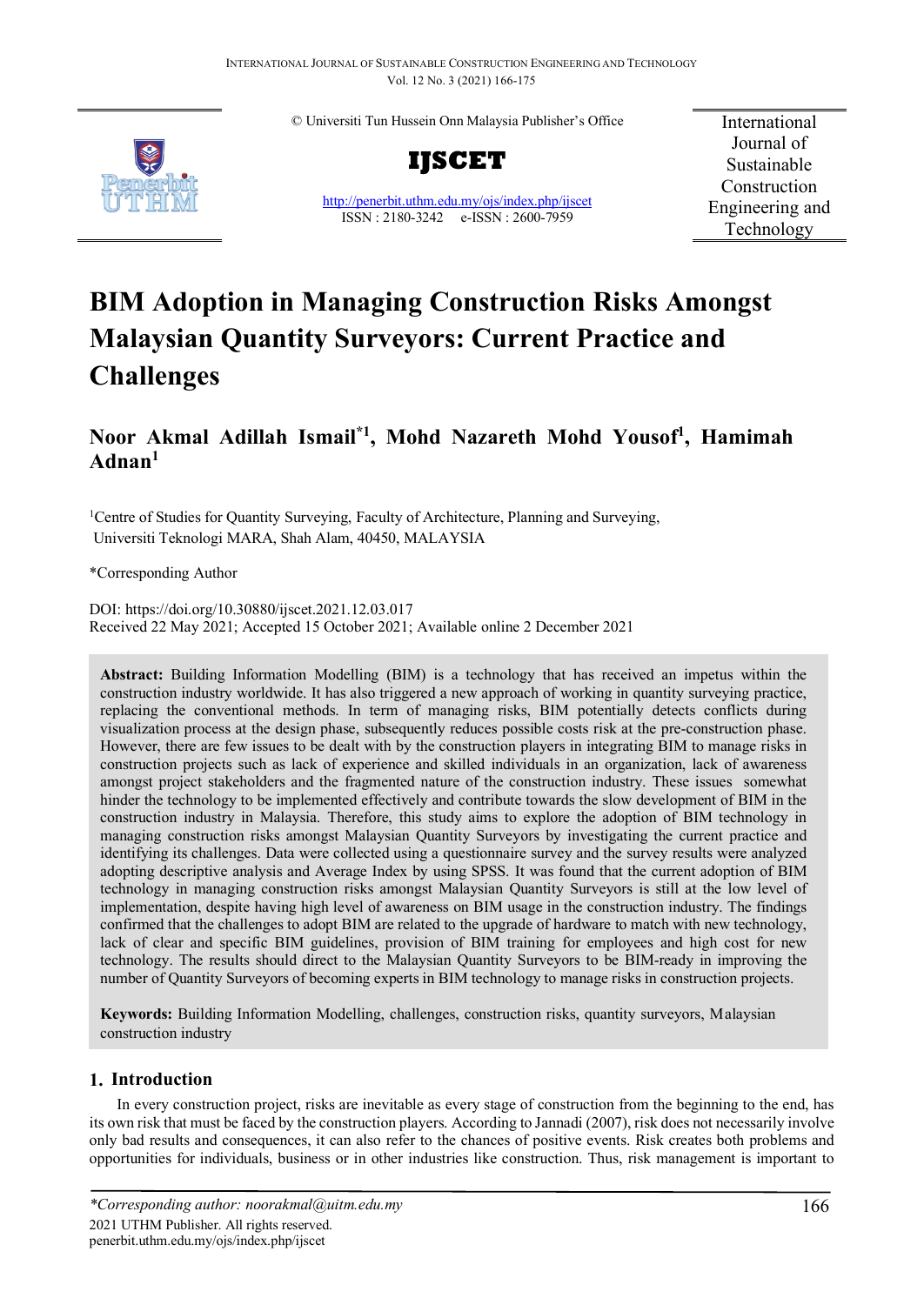organize and control the source of risks systematically that may occur in each stage especially in the construction process. In the construction industry, the Quantity surveyors (QSs) play significant role in providing services for cost management from the feasibility phase until completion of the building. QSs are very synonymous with tasks related to building measurement where it is very time-consuming and is always exposed to human errors. Mitchell (2012) mentioned that 90 % of time are devoted by QSs in calculating building quantities.

With the adoption of Building Information Modelling (BIM) technology, these repetitive and time-consuming activities performed by QSs can be eradicated by automating the process as this technology may solve the above problems and allow the QSs to commit their time to other services (Nagalingam et al., 2013). It reduces many tedious Quantity Surveying tasks such as measurement, take-off and production of Bills of Quantities (BOQ). Based on Zainon et al. (2016), wrong assumptions and misunderstandings are normally occurred in projects when using traditional 2D drawing. Then, the use of BIM technology is capable to provide a more intensive and detailed drawing. The more comprehensive construction information and more precise BOQ can diminish the gap among the project team members. BIM technology also can improve and boost the quality in terms of documentation and constructability (Wang et al., 2013). Apart from quality, any program, cost and project are several main success metrics to be considered in construction. With the advent of parametric modelling, QSs play an important role in contributing these fundamental parameters from the outset to the modelling process and adding the most value from the initial stage. In general, QSs are involved in providing services related to cost and contract management from the initial phase until building completion. Therefore, QSs are exposed to many risks in various forms in completing their tasks in a construction project.

By adopting BIM technology, QSs can manage and reduce construction risks occurred in many ways since BIM has the ability to revolutionize the Quantity Surveying activities by eliminating repetitive activities and thus improving job efficiency among QSs. Quek (2012) stated that the Malaysian Quantity Surveying field should take the necessary action to undertake an evaluation of BIM's impact on its operation. Researching to what extent BIM integration might have spread into the Quantity Surveying field is worth exploring because there are few studies on the use of BIM technology amongst QSs compared to Architects and Engineers. Malaysia is a developing country that wants to advance its status towards a developed country. Since 2007, the Department of Public Works (PWD) already started the introduction of Building Information Modelling (BIM) in Malaysia. PWD has received numerous responses from different stakeholders regarding this new initiative. Furthermore, the Malaysian construction industry aims to reach the second level of BIM capability model by 2019. However, most of the developing countries have a low implementation of BIM technology, including Malaysia (Ismail et al., 2016). It will be difficult and risky to acquire BIM without identifying the potential benefits for organizations. In Malaysia, the architectural firms' BIM adoption rate was 20% (Mohd-Nor & Grant., 2014), and only 10% of Quantity Surveying firms involved in BIM adoption since BIM was introduced 10 years ago (Ali et al., 2013). As architectural, engineering, and surveying practices are the main players in BIM working environment, this can be a significant indicator of slow uptake of BIM in Malaysian construction industry as a whole. Therefore, this study aims to explore the adoption of BIM technology in managing construction risks amongst Malaysian Quantity Surveyors through investigating current practice and identifying its challenges.

## **2. Challenges of Adopting Building Information Modelling (BIM) Technology in Managing Construction Risk**

There are four aspects considered in this study in determining the challenges contributing to BIM adoption in managing construction risks namely process, people, technology, and legal issues. According to Zainon et al. (2016), the process aspect involved as of current ways of collaboration between the project team through the adoption of BIM have been offered, some issues may occur. For instance, some problems may arise when it comes to things associated with the method for sharing model information among the team members. The Architect usually uses traditional drawings on paper triggering a third party to construct a model to be employed especially for planning and estimating the construction project. If BIM software needs compatibility with other hardware, and team members use a wide variety of modelling tools, then the project may require some other tools to transfer or combine the models between different environments (Zainon et al., 2018). Consequently, it might add complications or cause errors to the project. Meanwhile, the adoption of BIM requires the users to upgrade the hardware to match with new technology. The firm requires to periodically upgrade their hardware to run the processing software and this had become a significant barrier particularly for small medium size enterprises (SMEs) (McGraw-Hill Construction, 2012). The upgrade of hardware ensures the processing software runs smoothly and can deliver the work without any difficulties. Besides, some circumstances may occur on the firm financially especially for the purpose to fix technical issues regarding BIM adoption. The huge investment must be made financially by the firm to adopt BIM technology. Only large organization business can afford the cost of this technology (Zainon et al., 2018). As described by Autodesk (2013), the cost for Building Design Suite Premium, an entry-level software for BIM is US\$6,825. The current exchange rate is US\$ 1.0: RM4.21, which makes Malaysia's price RM28,749.00. The calculation of cost previously only involves the purchase of the most basic BIM software. Hence, BIM technology can cause vital and fundamental changes to the operational procedures of an organization. There will be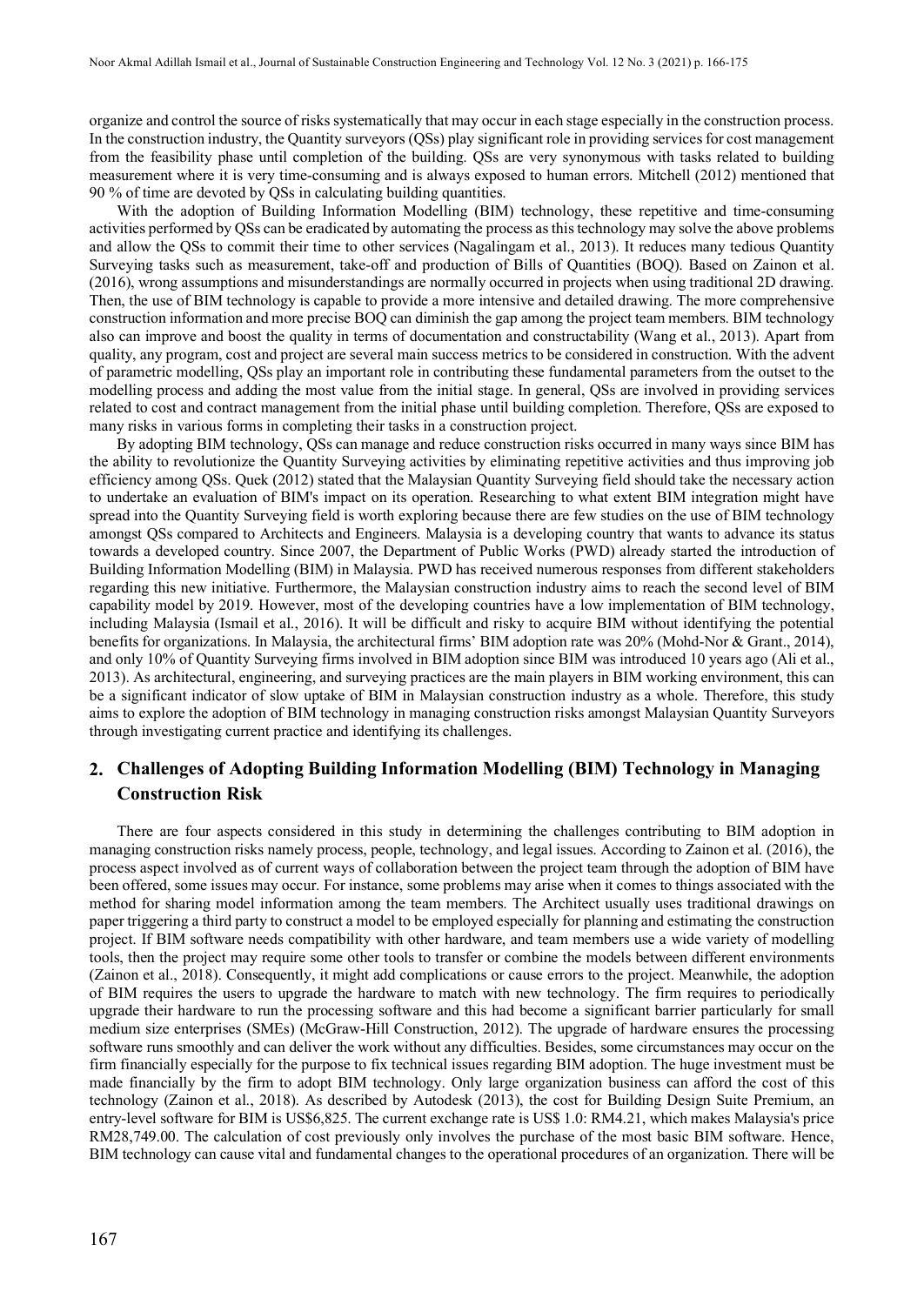essential and basic changes that must be made in terms of its operational processes if the organization wants to fully adopt BIM technology (Liang et al, 2016).

In term of people aspect, it is essential to provide the correct BIM technology training for employees in companies. The firms require to allocate time and money in order to search the best experts to assist them in adopting BIM technology (Zainon et al., 2018). Moreover, people working in the organization can also be another challenge to face. When the important people in the firm are reluctant to accept the new tools and technology, it makes it harder for them to change their behaviour into liking and accepting it (Zainon et al., 2018). Thus, it is hard to make the transition in their behaviour into accepting new technology such as BIM technology. Consequently, there are obvious reasons as to why BIM adoption in Malaysia has not really been as much as anticipated (Zainon et al., 2016). It is hard to adopt new information technology (IT) in the industry due to technical reasons as compared to social issues. According to Latiffi et al. (2015), the low number of skilled technical experts is one of the challenges to adopt BIM technology. In addition, the unwillingness to adopt BIM technology in a company becomes one of the challenges faced among staff. The reasons why the staff are not interested in new technology is because they will need to learn and explore something new or try new software and technology. Other than that, the adoption of new technology creates the undesirable feelings such as feel threatened or anxious amongst staff in a company. They might think that their roles will be taken over by the software and hardware that BIM needs in order to function (Zainon et al., 2018). Also, the fear to take the risk of changing their business process by adopting BIM due to the large cost incurred, making some organizations unwilling to take the risk in transforming their business processes (Pittard & Sell, 2016). They have thoughts about the huge uncertainty that may or may not affect their organizations as well as the large cost that they have to bear (Zainon et al., 2018).

In term of technology, construction firms must prepare financially to adopt BIM technology since they need to consider costs to train their employees and even hire BIM expertise (Zainon et al., 2016). In Malaysia, only a large company can afford the costly technology such as GAMUDA Berhad, IJM Corporation Berhad, and other blue-chip companies since adopting BIM technology requires the firm to make a huge investment financially. Then, the difficulty to convert a company to embrace the new technology. A lot of time will be invested in order to convert a company into being accepting a new technology like BIM and this is seen as a challenge as construction projects are extremely impacted by time. Applying BIM software require the QSs to spend a lot of time to get used to it due to the complexity and difficulty in understanding its operation (Latiffi et. al., 2015). It becomes even more difficult when the users are amongst the senior QSs. Additionally, there is an obligation for excellent practical strategies to be developed in order for vital information to be communicated and integrated successfully amongst the components (Zainon et al., 2018). It leads to another technical reason as to why BIM has not been adopted for some firms. The issue of interoperability cannot be fixed as it requires detailed and precise models. This is the reason why BIM technology may have been accepted at a low rate (Zainon et al., 2018).

For legal issues, Zainon et al. (2016) mentioned that BIM technology implementation has its challenges to be confronted due to the question of responsibility and ownership related to the numerous designs, datasets, and analysis amongst the project team members. There are various difficulties when it comes to determine who will be responsible and in charge of its accuracy and precision. These difficulties are being questioned by the BIM expertise since this technology is adopted in their project. A building model will require the building owners to improve the renovations, maintenance, and operations once they educate themselves about the advantages and benefits provided through BIM adoption. Furthermore, the absence of BIM contract documents that highlight the working methods, legal aspects and procurement have limited the application of BIM (Tatt et. al., 2016). There must be some specific and clear guidelines to be followed and requirements in standardizing the steps to implement BIM technology by firms (Zainon et al., 2018).

Following the reviewed literature, a conceptual framework as shown in Figure 1 is developed for this study, deducing that BIM could possibly assist the Quantity Surveyors in managing construction projects risks, however it requires the issues and challenges in current practice to be addressed accordingly.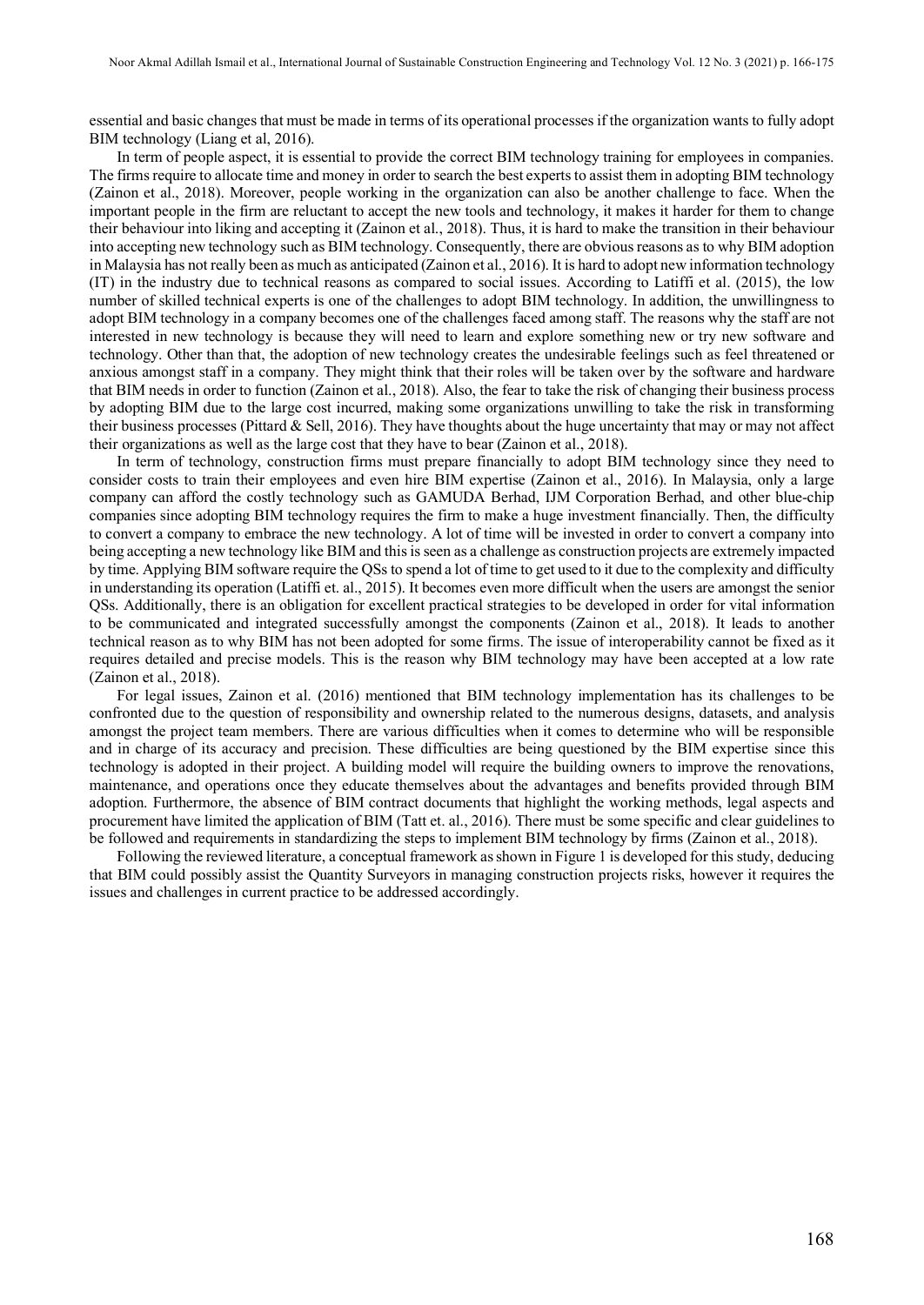

 **Fig. 1 - Conceptual framework**

#### **3. Methodology**

This study explored the adoption of BIM technology in managing construction risks amongst Malaysian Quantity Surveyors by identifying its current practice and challenges. A quantitative research method was employed which involved soliciting the responses of Quantity Surveyors in the Malaysian construction industry via a structured questionnaire. The questionnaire as the main research instrument used for this study has established three main sections of Sections A, B, C and D related to achieving the study objectives. The demographic background in Section A in the questionnaire includes working experience in the construction industry, type of project involved, current organisation business and the number of projects the respondents have been involved with. To examine the current practice of BIM adoption, the next Section B in the questionnaire provides five questions to be answered by the respondents in conjunction with the level of the awareness of BIM technology in the construction industry, the practice of BIM technology in managing construction risks, BIM software that normally used in construction project, the phases that usually apply BIM, and the purposes of using BIM in construction projects.

In identifying the BIM adoption challenges in managing construction risks in Section C, Likert-scale form of questions were asked requiring the respondents to rate their agreement towards the statements given in the questionnaire using a rating scale ranging from 1 to 5 of Strongly Disagree to Strongly Agree. The total of eighteen items questions in this section are divided into four categories of challenges in terms of people (5 questions), technology (5 questions), legal issues (3 questions), and process (5 questions). Final part of the questionnaire provides one section (Section D) of openended question on recommendations to allow the respondents to give any suggestions related to the study, other than mentioned in the questionnaire.

The sample of respondents adopting Krejcie & Morgan (1970) formula, was determined so that the questionnaire would be distributed to the reliable Quantity Surveyors meeting the study requirements of the study. The population in getting the samples was derived from the list of Quantity Surveyors registered with the Royal Institution of Surveyors Malaysia (RISM), who work whether with consultant firms, contractor companies, developers, academic institutions, and others. To get diversified perspectives, the QSs whether they are BIM users or non-BIM users were targeted as respondents for the study. The sampling technique used in this study was random sampling where each sample is fairly likely to be chosen from the total population. A randomly selected sample is intended to represent the total population in an unbiased manner. The survey was conducted online, in which the link created via Google form was sent to the selected respondents through emails, WhatsApp, LinkedIn, and other appropriate online platforms.

The results obtained from the survey were then analysed using SPSS software. Demographic background and current practice (Sections A and B in the questionnaire) were analysed descriptively using frequency analysis to get frequency and percentage of respondents responded to the related questions in both sections. Meanwhile, Average Index indicator for mean values (as shown in Figure 2) was used to analyse results for Section C in the questionnaire and rank the challenges based on the process, legal issues, people, and technology aspects accordingly.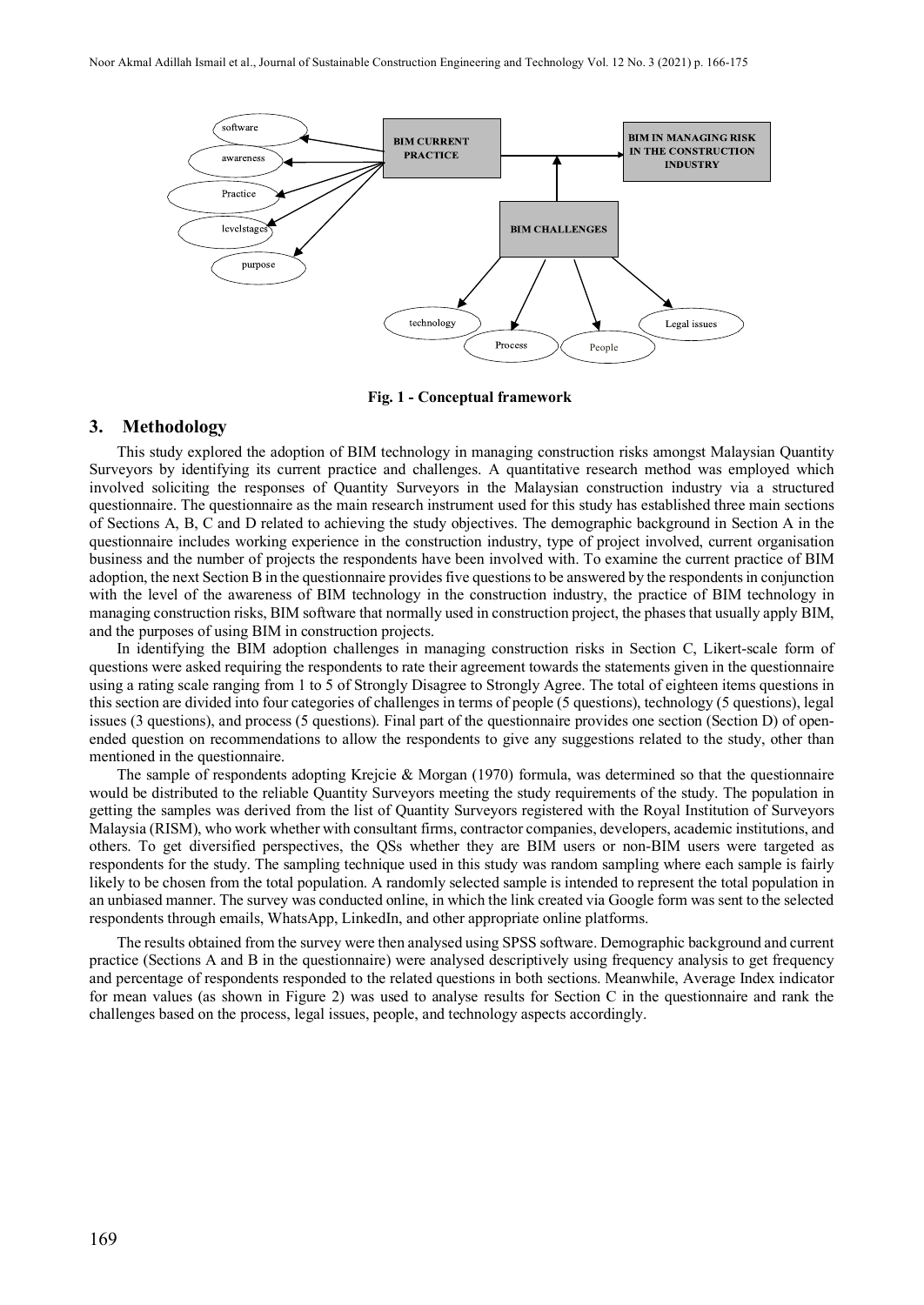```
Average Index =
                                           \sum (\mu x n)\boldsymbol{N}= Weighting given to each factor by respondents (1 to 5).
\mathbf{\mu}= Frequency of the respondents.
\mathbf{n}N
          = Total number of respondents.
Whereby the weighting would be:
         = 1, frequency of "Strong Disagree" response.
\mu1
\mu2
          = 2, frequency of "Disagree" response.
          = 3, frequency of "Moderately Agree" response.
\mu3
          =4, frequency of "Agree" response.
\mu<sub>4</sub>
          = 5, frequency of "Strongly Agree: response.
и5
With the Likert scale as below:
         = Strongly Disagree
                                       (1.00 > Average Index < 1.50)\mathbf{1}\overline{\mathbf{2}}= Disagree
                                       (1.50 > Average Index < 2.50)3
          = Moderately Agree
                                       (2.50 > Average Index < 3.50)
\overline{4}= Agree
                                       (3.50 > Average Index < 4.50)5
          = Strongly Agree
                                       (4.50 > Average Index < 5.00)
```
**Fig. 2 - Average index indicator for mean values**

#### **4. Results and Discussion**

#### **4.1 Respondents' Background**

In overall, 150 respondents responded to the questionnaire survey conducted for this study. 50% of the respondents completed the survey were aged between 25 years old and below, 36.7% were between 26-35 years old, 8.0% of between 46 years old and above and the rest 5.30% with age between 36-45 years old. It was observed that the majority of the respondents are the QSs who have working experience between 1-5 years in the construction industry (64%), followed by the QSs that have working experience between 6-10 years (18.7%), more than 20 years (8.7%), between 11-15 years (6.0%), and between 16-20 years (2.7%). Majority of respondents who answered this survey are those QSs who involve in private projects (44.0%), involved in both government and private projects (42.0%) and only 14.0% of the respondents involved in government projects. Most of the respondents' organization business are from Contractor's Firm (42.7%), followed by Quantity Surveying Firm (30.7%), Authority/Government Agency (7.3%), Client/Developer (6.7%), Academic Institution (3.3%), and other organization businesses such as Claims and Contract Consultant (0.7%), Multi-Disciplinary Practice (0.7%), Digital Solution for Construction (0.7%), Engineering Consultant Firms (2.0%), Logistic (0.7%), Oil and Gas Supply (1.3%), Project Management Consultant (2.7%) and Supplier (0.7%). Majority of the respondents are QSs who performed the number of projects less than 10 projects (64.7%), while 18.7% of them have handled 10-20 projects, 14.0% have experience in handling more than 30 projects, and only 2.7% had handled 21-30 projects in their involvement in this industry. By demonstrating significant background required for this study, it can be concluded that the surveyed respondents could give reliable responses towards questions asked in the questionnaire remaining sections. Table 1 summarizes the surveyed results for the respondents' background.

|  |  | Table 1 - The background of respondents |
|--|--|-----------------------------------------|
|--|--|-----------------------------------------|

| Year of experience in the construction industry | Frequency (No.) | Percentage $(\% )$ |
|-------------------------------------------------|-----------------|--------------------|
| $1-5$ years                                     | 96              | 64.0               |
| $11-15$ years                                   | 9               | 6.0                |
| $16-20$ years                                   | 4               | 2.7                |
| $6-10$ years                                    | 28              | 18.7               |
| More than 20 years                              | 13              | 8.7                |
| Total                                           | 150             | 100                |
| Type of project involved                        | Frequency (No.) | Percentage $(\% )$ |
| Both (Government and Private)                   | 63              | 42.0               |
| Government                                      | 21              | 14.0               |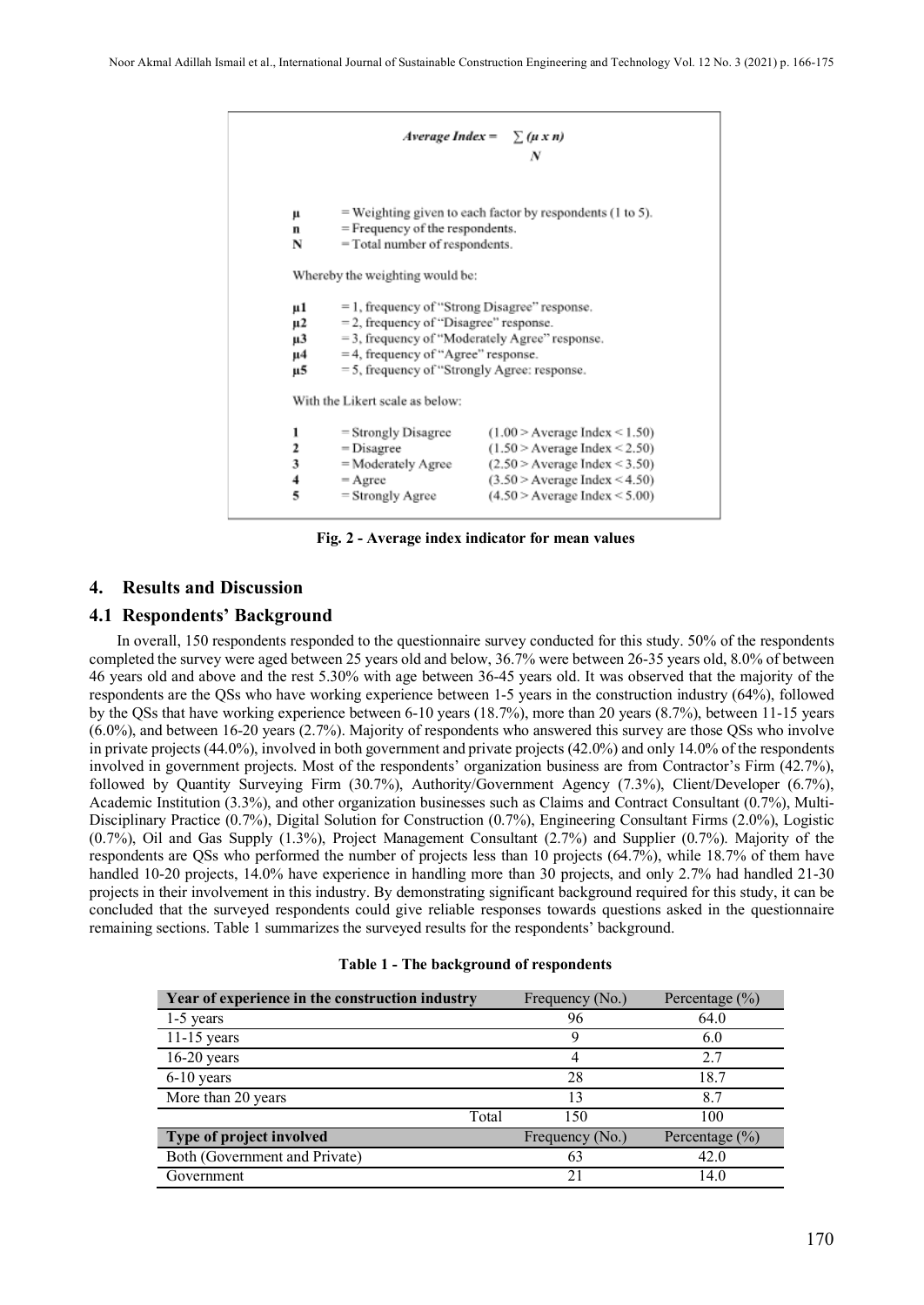| Private                              |       | 66              | 44.0               |
|--------------------------------------|-------|-----------------|--------------------|
|                                      | Total | 150             | 100                |
| <b>Current organization business</b> |       | Frequency (No.) | Percentage $(\% )$ |
| Academic Institution                 |       | 5               | 3.3                |
| Authority/Government Agency          |       | 11              | 7.3                |
| Client/Developer                     |       | 10              | 6.7                |
| Contractor's Firm                    |       | 64              | 42.7               |
| <b>Quantity Surveying Firm</b>       |       | 46              | 30.7               |
| Others                               |       | 14              | 9.5                |
|                                      | Total | 150             | 100                |
| <b>Number of projects involved</b>   |       | Frequency (No.) | Percentage $(\% )$ |
| Less than 10 projects                |       | 97              | 64.7               |
| 10-20 projects                       |       | 28              | 18.7               |
| 21-30 projects                       |       | 4               | 2.7                |
| More than 30 projects                |       | 21              | 14.0               |
|                                      | Total | 150             | 100                |

## **4.2 Current Practice of BIM Adoption in Managing Construction Risks Amongst Quantity Surveyors in Malaysia**

Table 2 describes the current BIM adoption practiced by the surveyed respondents to manage risks in their construction projects. This Section B in the questionnaire contains five questions asking on the awareness level of BIM technology usage in the construction industry, the practice of BIM technology in managing construction risks, BIM software that normally used in construction projects, the phases that usually apply BIM technology, and the purposes of using BIM technology in construction projects.

| Awareness on BIM usage in the construction industry |       | Frequency (No.) | Percentage $(\% )$ |
|-----------------------------------------------------|-------|-----------------|--------------------|
| Aware and use BIM technology frequently.            |       | 17              | 11.3               |
| Aware and use BIM technology rarely.                |       | 40              | 26.7               |
| Aware of BIM technology but does not use it.        |       | 86              | 57.3               |
| Not aware of BIM technology and never use it.       |       | 7               | 4.7                |
|                                                     | Total | 150             | 100                |
| Practice of BIM technology to manage risks          |       | Frequency (No.) | Percentage $(\%)$  |
| Never practice any BIM technology.                  |       | 55              | 36.7               |
| Not Sure.                                           |       | 23              | 15.3               |
| Use BIM but not for managing construction risks.    |       | 46              | 30.7               |
| Yes, use BIM to manage construction risks.          |       | 26              | 17.3               |
|                                                     | Total | 150             | 100                |
| <b>BIM</b> software used in construction projects   |       | Frequency (No.) | Percentage $(\% )$ |
| Revit                                               |       | 43              | 21.1               |
| Navisworks                                          |       | 8               | 3.9                |
| Cubit                                               |       | 23              | 11.3               |
| $\overline{\text{Cost } X}$                         |       | $\overline{33}$ | 16.2               |
| ArchiCAD                                            |       | 8               | 3.9                |
| Others                                              |       | 22              | 10.9               |
| Never used any BIM software                         |       | $\overline{67}$ | 32.8               |
|                                                     | Total | 204 (by cases)  | 100.0              |
| <b>Stages in construction projects using BIM</b>    |       | Frequency (No.) | Percentage $(\%)$  |
| Planning                                            |       | $\overline{55}$ | 22.0               |
| Design                                              |       | 54              | 21.6               |
| Construction                                        |       | 59              | 23.6               |
| Maintenance                                         |       | 11              | 4.4                |
| Demolition                                          |       | 4               | 1.6                |

#### **Table 2 - Current practice of BIM adoption in managing risks**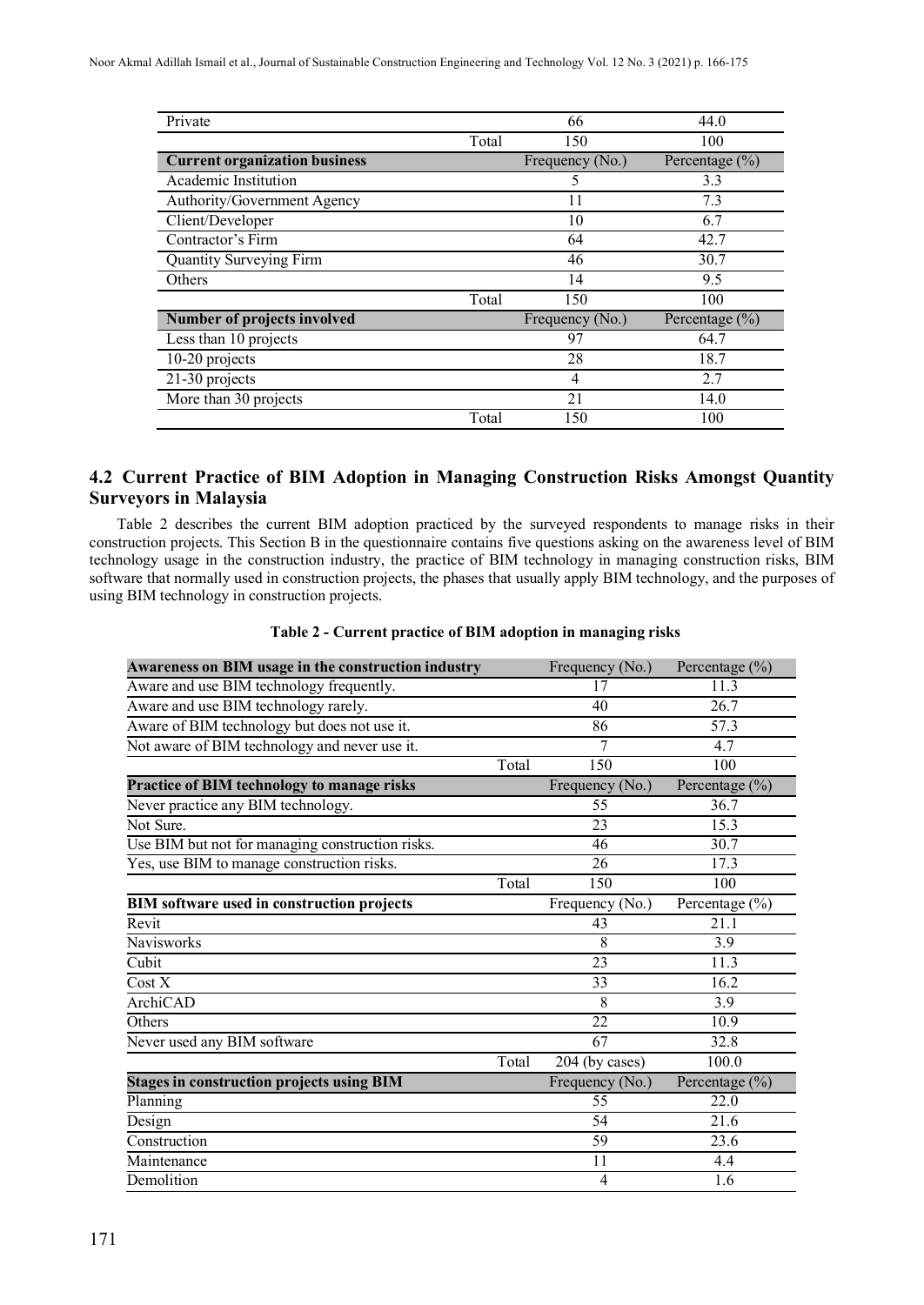Noor Akmal Adillah Ismail et al., International Journal of Sustainable Construction Engineering and Technology Vol. 12 No. 3 (2021) p. 166-175

| Others                                          |       |                 | 1.6                |
|-------------------------------------------------|-------|-----------------|--------------------|
| Never used BIM at any phases                    |       | 63              | 25.2               |
|                                                 | Total | 250 (by cases)  | 100.0              |
| Purposes of using BIM in construction projects  |       | Frequency (No.) | Percentage $(\% )$ |
| Quantity take-off                               |       | 75              | 28.4               |
| <b>Cost Estimates</b>                           |       | 65              | 24.6               |
| <b>Bidding Process</b>                          |       | 17              | 6.4                |
| Collaboration and Communication                 |       | 21              | 8.0                |
| Database Management                             |       | 26              | 9.8                |
| Others                                          |       | 3               | 0.12               |
| Never used BIM technology to complete the works |       | 57              | 21.6               |
| Total                                           |       | 264 (by cases)  | 100.0              |

From Table 2, it shows that majority of respondents are *"aware of BIM technology but does not use it"* (57.3%). Meanwhile, 26.7% of respondents are those who are *"aware and use BIM technology rarely"*, *"use BIM technology frequently"* (11.3%) and *"not aware of BIM technology and never use it"* (4.7%). For the level of practice of BIM technology in managing construction risks, it is indicated that mostly respondents never practice any BIM technology to manage their projects (36.7%). This is followed by the respondents that use BIM but not for managing construction risks (30.7%), use BIM technology to manage construction risks in their projects (17.3 %) and 15.3% of respondents, however, feel uncertain about the use of BIM technology to manage risks in their projects. The next three questions are in a form of multiple choice allowing the respondents to choose more than one answer by cases. In term of BIM software application, Revit is the most used software in most of respondents' construction projects (21.1%), followed by Cost X (16.2%), Archicad and Navisworks (3.9%) and others (10.9%) respectively. Other software listed by the respondent are Glodon (3.9%), Sketch Up (0.5%), Cubicost (1.5%), Autodesk Infrastructure Design Suite (0.5%), BIM Sight (0.5%), Brava Reader (0.5%), Binalink (0.5%), Infraworks (0.5%), Dimension X (0.5%), Aconex (0.5%), Autocad  $(0.5\%)$ , Civil3D  $(0.5\%)$  and Builsoft  $(0.5\%)$ . In term of BIM usage by stages, it shows that there are three top stages namely planning, design and construction rated by the respondents where they normally apply BIM, with the percentage of 22.0%, 21.6% and 23.6% accordingly. Meanwhile, 4.4% and 1.6% are the percentages for BIM usage in maintenance and demolition stages. The other stages (1.6%) in construction projects using BIM technology are stated as preparation of Bill of Quantities, Costing and Re-measurement. However, 25.2% of respondents never used BIM technology at any phases of construction projects. For the purposes of using BIM technology in construction projects, most of the respondents rated BIM adoption to perform quantity take-off tasks (28.4%). This is followed by "Cost Estimates" (24.6%) and "Never used any BIM technology to complete the works" (21.6%), other purposes (0.12%) including Design Coordination, Educational Purposes and Interfacing, and the least BIM was used are for "Database Management" (9.8%) and "Collaboration and Communication" (8.0%) purposes.

Based on the responses reflecting current practice of BIM adoption in managing risks in the respondents' construction projects, it can be postulated that there is high percentage showing the awareness level towards BIM technology, however, does not align with the low adoption level demonstrated in the survey. The findings are in line with Ismail et al. (2019) study, showing most likely unchanged similar results regarding awareness and BIM usage amongst the Quantity Surveyors in Malaysia. The reasons behind are maybe due to the challenges exist throughout the process of the technology implementation, in which will be discussed further in the next section. It can also be observed from the survey results that the usage of BIM for constructions projects to manage risks is varied depending on the phases in the respondents' construction projects, therefore portrayed the type of BIM software used as well. It is shown that BIM mostly adopted for quantity take-off tasks in Bill of Quantities preparation, aligned as one of the most significant duties of Quantity Surveyors, the targeted respondents for this study.

#### **4.3 BIM Adoption Challenges in Managing Construction Risks amongst Quantity Surveyors in Malaysia**

This section used a five-point Likert scale to identify the challenges consisting of 18 items divided into four categories by ranking, which are process, legal issues, people, and technology. The values on the scale are as follows: 1 as "Strongly Disagree", 2 as "Disagree", 3 as "Moderate", 4 as "Agree" and 5 as "Strongly Agree". Table 3 shows the findings with regards to the challenges of BIM technology in managing construction risks amongst Malaysian Quantity Surveyors.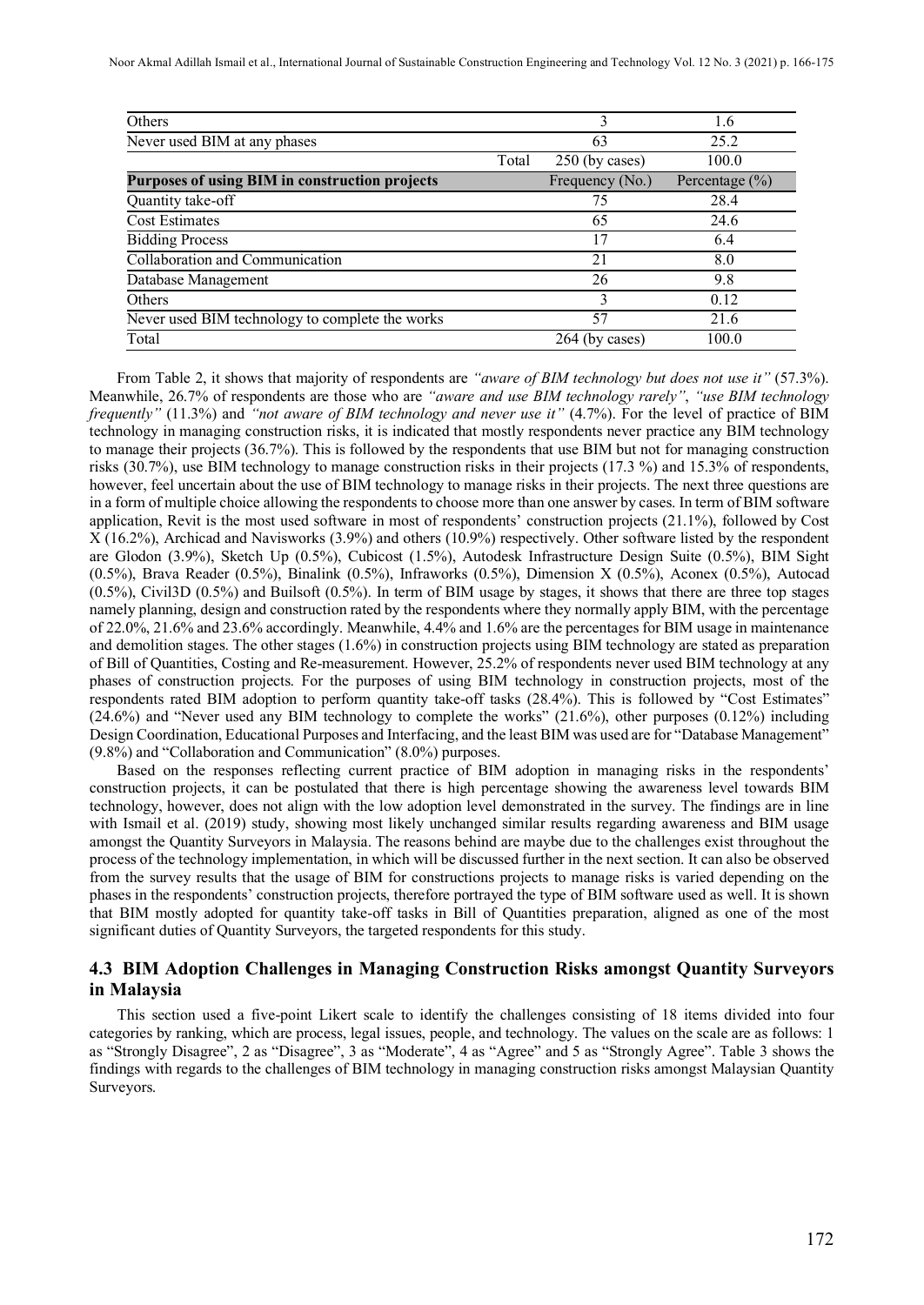| Rank                    | <b>Description</b>                                                                                                        | Mean<br>Value | <b>Standard</b><br><b>Deviation</b> |  |
|-------------------------|---------------------------------------------------------------------------------------------------------------------------|---------------|-------------------------------------|--|
|                         | a) BIM challenges in term of process                                                                                      |               |                                     |  |
| 1                       | BIM technology requires to upgrade the hardware to match with<br>new technology.                                          | 4.13          | 0.833                               |  |
| $\mathbf{2}$            | Difficulty for the firm financially to fix technical issues<br>regarding BIM adoption.                                    | 4.11          | 0.796                               |  |
| 3                       | BIM software needs compatibility with other hardware.                                                                     | 4.05          | 0.767                               |  |
| 4                       | BIM Technology can cause any vital and fundamental changes<br>to its operational procedures to the organization.          | 3.97          | 0.802                               |  |
| 5                       | Difficulty in sharing model information among the team<br>members.                                                        | 3.50          | 0.865                               |  |
|                         | b) BIM challenges in term of legal issues                                                                                 |               |                                     |  |
| 1                       | The lack of clear and specific BIM guidelines to be followed<br>and the steps to implement.                               | 3.85          | 0.789                               |  |
| $\overline{2}$          | The lack of BIM contract documents that highlight the legal<br>aspects, and procurement.                                  | 3.85          | 0.822                               |  |
| 3                       | Difficulty in responsibility and ownership related to the<br>numerous designs, analysis, and datasets.                    | 3.77          | 0.770                               |  |
|                         | c) BIM challenges in term of people                                                                                       |               |                                     |  |
| 1                       | It is essential for providing the correct BIM technology training<br>for employees in companies.                          | 4.15          | 0.806                               |  |
| $\boldsymbol{2}$        | The low number of skilled technical experts                                                                               | 4.03          | 0.835                               |  |
| $\mathbf{3}$            | Fear to take the risk of changing their business process by<br>adopting BIM due to the large cost that they have to bear. | 3.83          | 0.878                               |  |
| $\overline{\mathbf{4}}$ | The unwillingness to adopt BIM Technology among staff in a<br>company.                                                    | 3.70          | 0.954                               |  |
| 5                       | The important people in a company are not willing to use newtools 3.66<br>and technology such as BIM technology.          |               | 0.904                               |  |
|                         | d) BIM challenges in term of technology                                                                                   |               |                                     |  |
| 1                       | High cost for new technology and its training programs.                                                                   | 4.29          | 0.805                               |  |
| $\mathbf{2}$            | A requirement for excellent practical strategies to be developed                                                          | 4.05          | 0.712                               |  |
| 3                       | The complexity to understand the new software.                                                                            | 4.05          | 0.797                               |  |
| $\overline{\mathbf{4}}$ | A requirement for detailed and precise models to fix the issue of<br>interoperability.                                    | 4.03          | 0.723                               |  |
| 5                       | Difficulty to transform a company into accepting newtechnology.                                                           | 3.98          | 0.863                               |  |

#### **Table 3 - Challenges of BIM technology in managing construction risk**

BIM challenges in term of process highlighted that the highest mean value is 4.13 stating that BIM technology requires to upgrade the hardware to match with new technology. The project may need some other tools to move the models between different environments or to combine them together (Zainon et al., 2018), and this circumstance occurs if the team members use a wide variety of tools for modelling. The next ranks of other challenges are consequently on the difficulty for the firm financially to fix technical issues regarding BIM adoption (mean value = 4.11), BIM software needs compatibility with other hardware (mean value = 4.05), BIM technology can cause any vital and fundamental changes to its operational procedures to the organization (mean value = 3.97), and the lowest value of mean is 3.50 stating the difficulty in sharing model information amongst the team members.

In terms of legal issues, the highest mean value rated for challenges under this category are on the lack of BIM contract documents that highlight the legal aspects, and procurement and the lack of clear and specific BIM guidelines to be followed and the steps to be implemented (mean value = 3.85). There must be some specific and clear guidelines to be followed and the standardized steps to implement BIM technology in projects (Zainon et al., 2018), otherwise it will lead to constraints in applying BIM technology and become a dilemma amongst QSs if the implementation of BIM is essentially required in construction projects. The least rated challenges are on the difficulty in responsibility and ownership related to the numerous designs, analysis, and datasets (mean value = 3.77).

Concurrently, the highest rated challenge in term of people aspect is when it is essential for providing the correct BIM technology training for employees in companies (mean value = 4.15). The firms require to allocate money and time in order to find the best experts to assist them in implementing BIM technology (Zainon et al., 2018). It is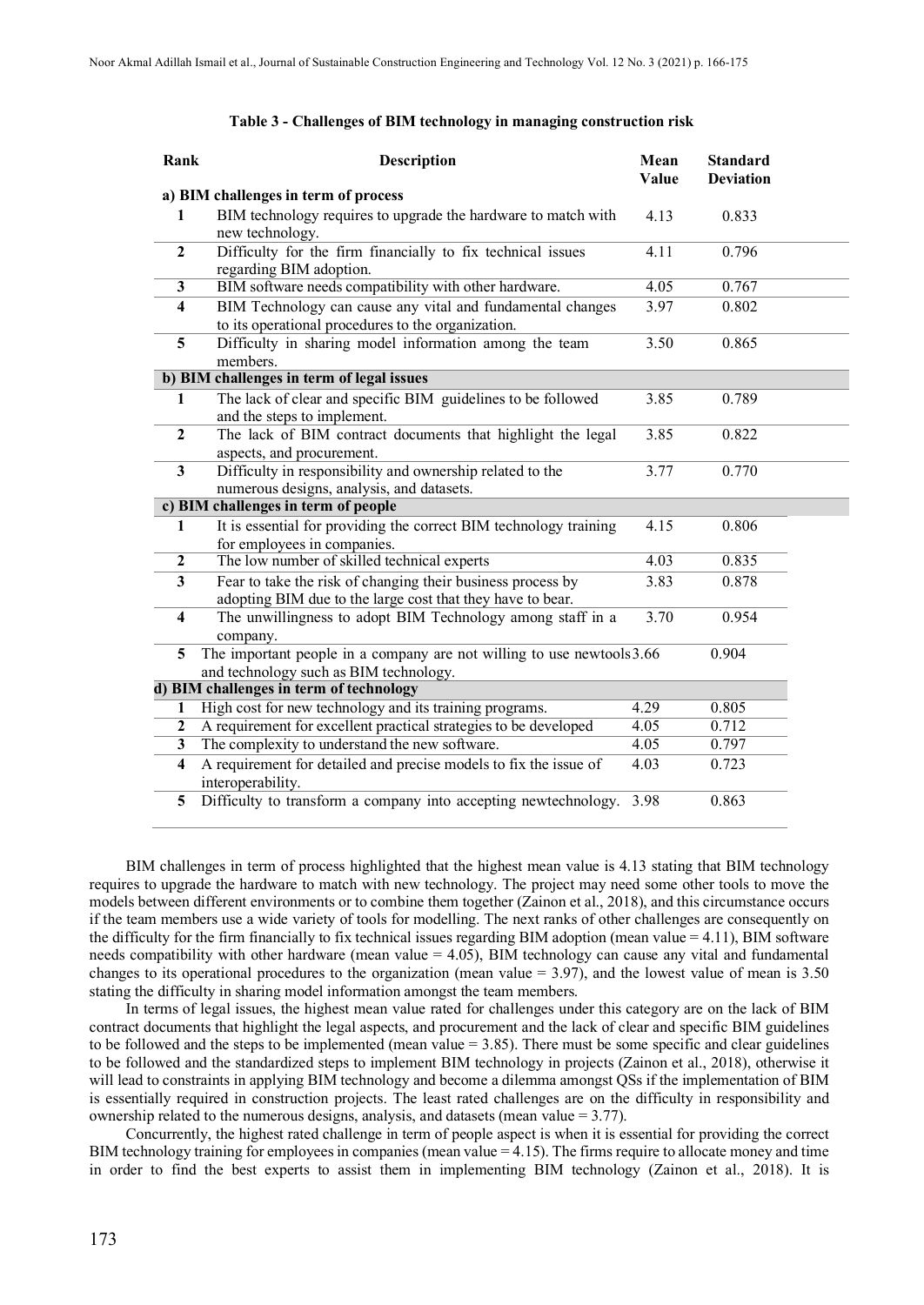followed by other challenges on low number of skilled technical experts (mean value = 4.03), fear to take the risk of changing their business process by adopting BIM due to the large cost that they have to bear (mean value  $= 3.83$ ), unwillingness to adopt BIM technology among staff in a company (mean value  $= 3.70$ ) and the lowest ranking with the mean value of 3.66 is on the important people in a company are not willing to use new tools and technology such as BIM technology.

For the technology aspect, the highest rated challenge by the respondents is on the high cost for new technology and its training programmes with the mean value of 4.29. This might be in line with the fact that BIM technology is mainly used in large companies or known as blue chip companies such as Sime Darby, IJM and others due to their capabilitiesin many aspects, especially in the financial aspect. Most of the smaller firms are still loyal to the conventional methods because they are not financially able to adopt BIM technology as there are several involvements of supplementary costs to adopt the new innovation of BIM. The organization needs to pay extra costs to train its staff and even recruit new workers who are equipped with the BIM experience and skills as they begin to internalize a new working atmosphere in their business (Zainon et al., 2018). The ranks are accordingly followed by the challenges in terms of the complexity to understand the new software (mean value  $= 4.05$ ), a requirement for excellent practical strategies to be developed (mean value  $= 4.05$ ), a requirement for detailed and precise models to fix the issue of interoperability (mean value  $= 4.03$ ), and the difficulty to transform a company into accepting new technology (mean value  $= 3.98$ ).

Notably, the highest-ranked challenges encapsulating all aspects of process, legal issues, people, and technology, are related to each other. BIM technology to be adopted in the construction projects incurs high cost, especially to bear the cost for training programs. Then, whenever BIM trainings are required for the construction teams, appropriate BIM programs need to be done intensively so that the investment on the programs will be somewhat beneficial and valuable for the staff to practice BIM correctly. Subsequently, the challenges are associated with the next process of adopting the technology dealing with upgrading the hardware parts when accepting BIM software to be used as new technology, to ensure compatibility between both hardware and software. Ultimately, proper BIM guidelines are necessary to be legalised amongst the users, to signify clear and specific steps to be implemented when using BIM in the construction projects.

In overall, this study is significant in contributing towards adding knowledge in the existing literature regarding BIM current adoption and its challenges in managing risks in the construction industry, specifically in the field of quantity surveying practice. For the practical contribution towards the industry, this study findings benefit the Malaysian Quantity Surveyors to have better understanding on BIM, especially on the effects BIM could give when implemented, eventually help in decision-making process of using BIM to manage risks in construction projects.

#### **5. Conclusion**

 BIM technology has been widely used by developed countries, but not to developing countries such as Malaysia where the level of adoption of BIM technology remains low despite of its introduction a long time ago. Nonetheless, many challenges exist in adopting BIM technology to manage construction risks amongst Malaysian Quantity Surveyors, in terms of process, legal issues, people and technology. To adopt BIM technology in term of process, the challenges faced by QS are mostly on BIM technology that requires upgrading hardware to match with new technology compatibilities. Legally, lack of clear and specific BIM guidelines to be followed by the users are one of the most challenging parts to implement BIM in an organization. While in term of people, the necessities in providing the correct BIM technology training for employees is the most significant challenge amongst the industry players. It can be seen that the adoption of BIM innovation involves the highest cost on its technology and training programmes. These difficulties have led to the reasons why the adoption of BIM technology in managing construction risks amongst Malaysian Quantity Surveyors is still at the low level of implementation. Thus, the government needs to create several initiatives in facilitating many companies by giving certain incentives to maximize BIM adoption in Malaysia. Additionally, it was found through the study findings that despite having high level of awareness on BIM usage in the construction industry, the current BIM technology usage amongst Malaysian Quantity Surveyors is still at the low level of its adoption. This study outcomes convey interesting issues in which future studies could consider to further examine and prove the relationships might exist between these two facets of awareness and adoption levels.